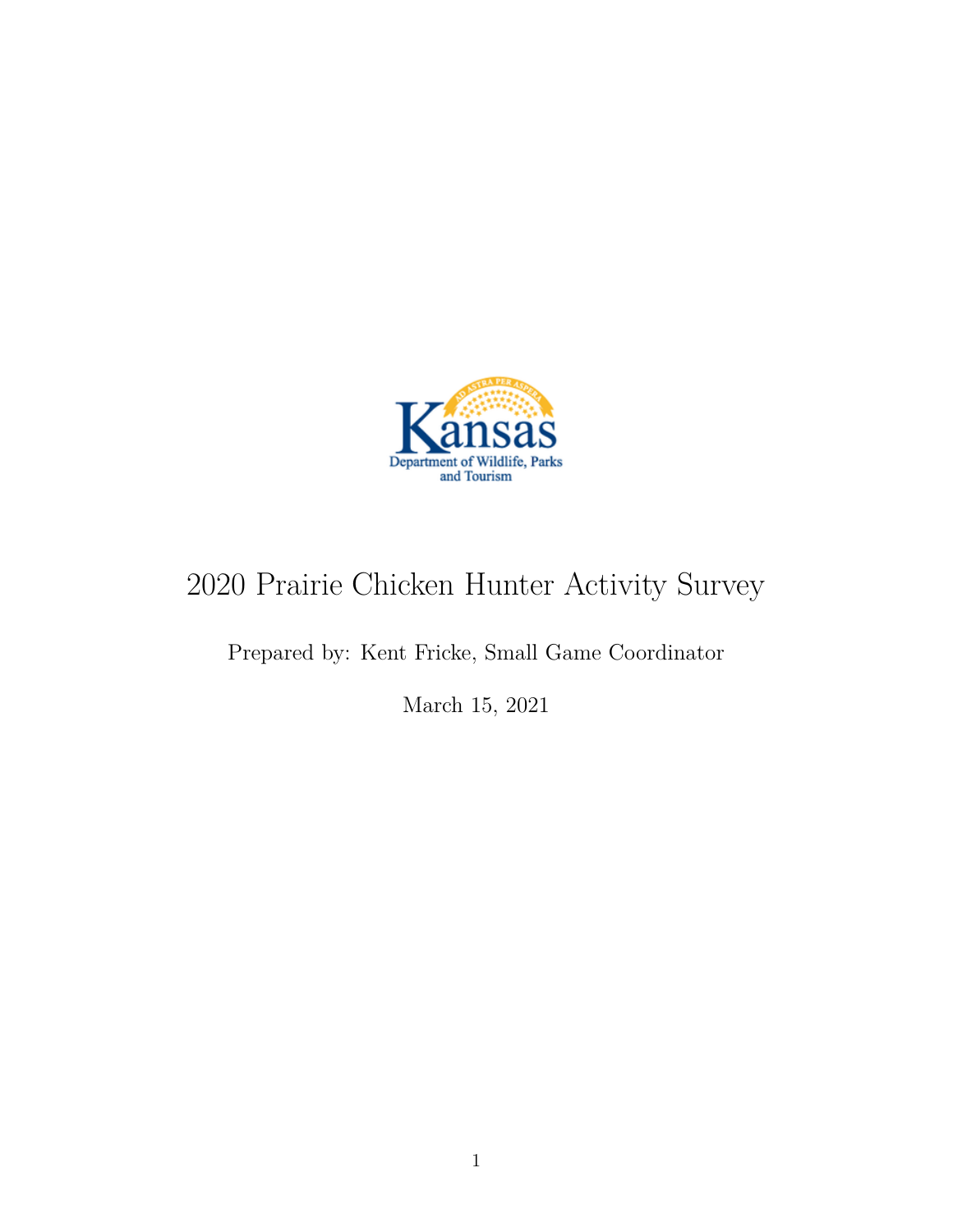### **Executive Summary**

The Kansas Department of Wildlife, Parks, and Tourism conducts an online survey of prairie chicken hunters each year to estimate number of hunters, days hunted, and harvest. During the 2020-2021 season, 1,452 hunters were estimated to have gone afield a total of 6,961 days to hunt prairie chickens. An estimated 966 prairie chickens were harvested during an open prairie chicken season, with a hunter success rate of 37.3%.

# **Introduction**

Kansas has two species of prairie grouse: the greater prairie-chicken (*Tympanuchus cupido*) and lesser prairie-chicken (*T. pallidicinctus*). Although both species are present in Kansas, the greater prairie-chicken is more abundant than its slightly smaller relative and has a larger range across Kansas. The greater prairie-chicken predominately utilizes tallgrass and mixedgrass prairie in eastern and northern Kansas, with large populations in the Flint Hills and Smoky Hills. Lesser prairie-chickens are primarily found in mixed-grass and sand sagebrush prairies in southwestern Kansas, but their range is expanding into west-central Kansas.

Two distinct units are designated for hunting greater prairie-chickens in Kansas: an east and southwest unit (see Figure 1). In the east unit, hunters can take prairie chickens during an early season, which runs from September 15 through October 15, and a regular season, which extends from the third Saturday of November through January 31. The southwest unit remains closed to hunting of prairie chickens, as the U.S. Fish and Wildlife Service is considering the legal status of the lesser prairie-chicken. Hunters can harvest greater prairie-chickens during an open season and must adhere to a two-bird daily bag limit and an eight-bird possession limit.

The Kansas Department of Wildlife, Parks, and Tourism (KDWPT) conducts a survey of license buyers that purchased a Prairie Chicken Stamp following the completion of greater prairie-chicken hunting seasons to obtain biological and social data needed for informed management. Based on data from the survey, KDWPT estimates prairie chicken harvest and hunter activity in Kansas.

## **Methods**

A random sample of hunter names from the 2020-2021 season was obtained from the KDWPT database of resident and non-resident Prairie Chicken Stamp purchasers. The \$2.50 Prairie Chicken Stamp allows KDWPT to identify all potential prairie chicken hunters during the season. As hunters were surveyed via email, only hunters with a valid email address were considered for inclusion in the online survey. Providing an email address is optional, thus not all hunters purchasing a prairie chicken stamp could be randomly surveyed by email. However, most hunters use email, with 85% of hunters voluntarily providing an email address. From the available pool of hunters, approximately 30% were chosen to receive the survey.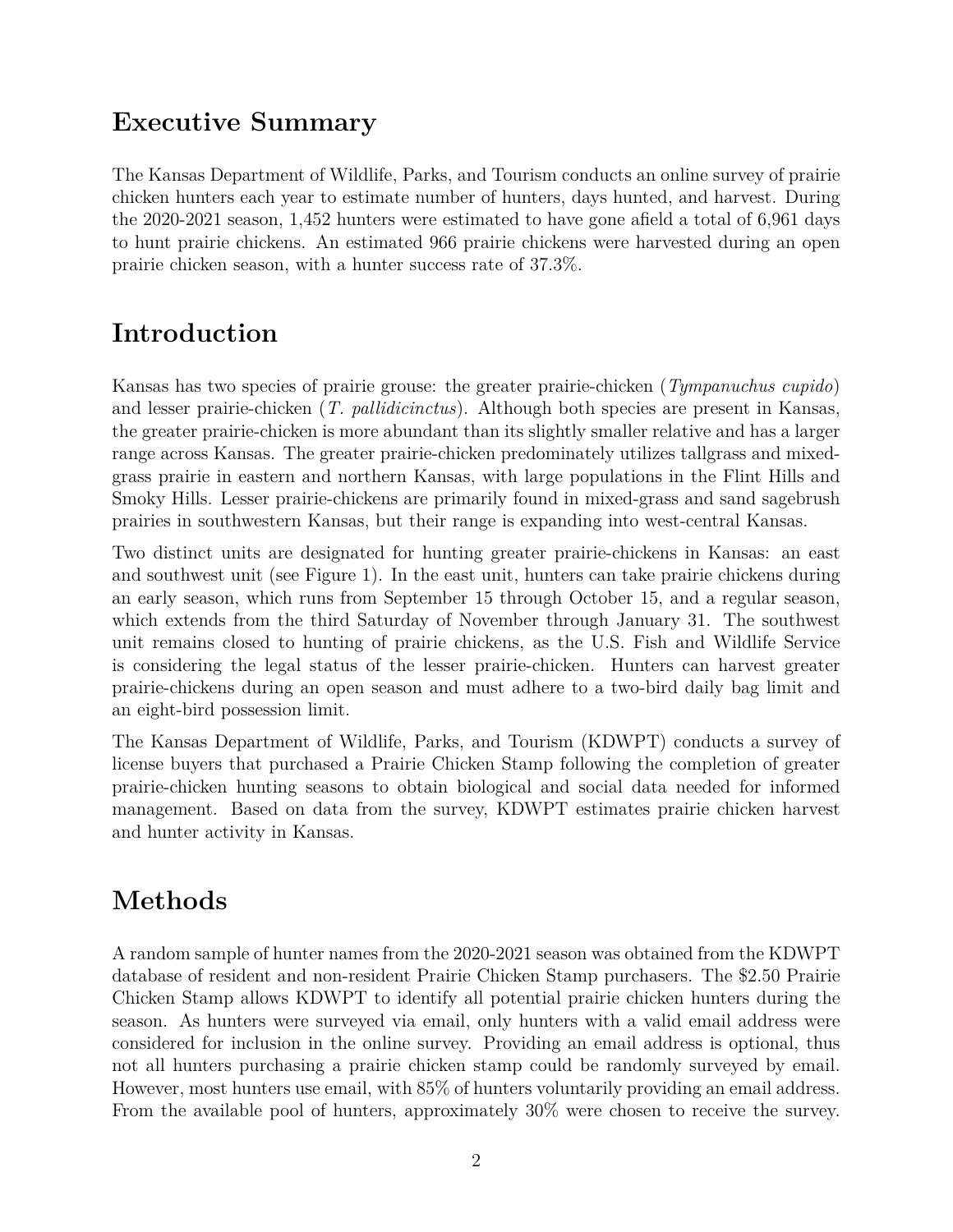

Closed to prairie-chicken hunting

Figure 1: Map of small game management regions and unit closed to prairie chicken hunting in Kansas.

After the prairie chicken season ended, selected recipients were sent an email containing a link to the online survey. When recipients did not respond to the initial survey request, they received follow up requests one and two weeks apart.

The harvest survey was designed to be concise, with questions limited to days hunted and primary county of hunting of upland gamebirds, days spent hunting prairie chickens during the early and regular season in each county utilized, and the number prairie chickens harvested by county and season. Depending on respondents' answers, a maximum of 27 questions were asked, with questions consisting of multiple choice, open-ended, and clickable maps. The 2020-2021 survey contained four special topic questions pertaining to proposed changes to season dates of prairie chicken hunting.

All survey summarization and statistical analysis was completed using the statistical program R. To estimate harvest and activity statistics, a result weight (total permits/usable survey responses) was used to extrapolate the raw numbers reported by hunters. Harvest and hunter activity statistics were compiled based on small game management regions (Figure 1) and at the statewide level.

## **Results**

#### *Licenses sold and survey responses*

Hunters purchased a total of 6,259 prairie chicken stamps in Kansas for the 2020-2021 prairie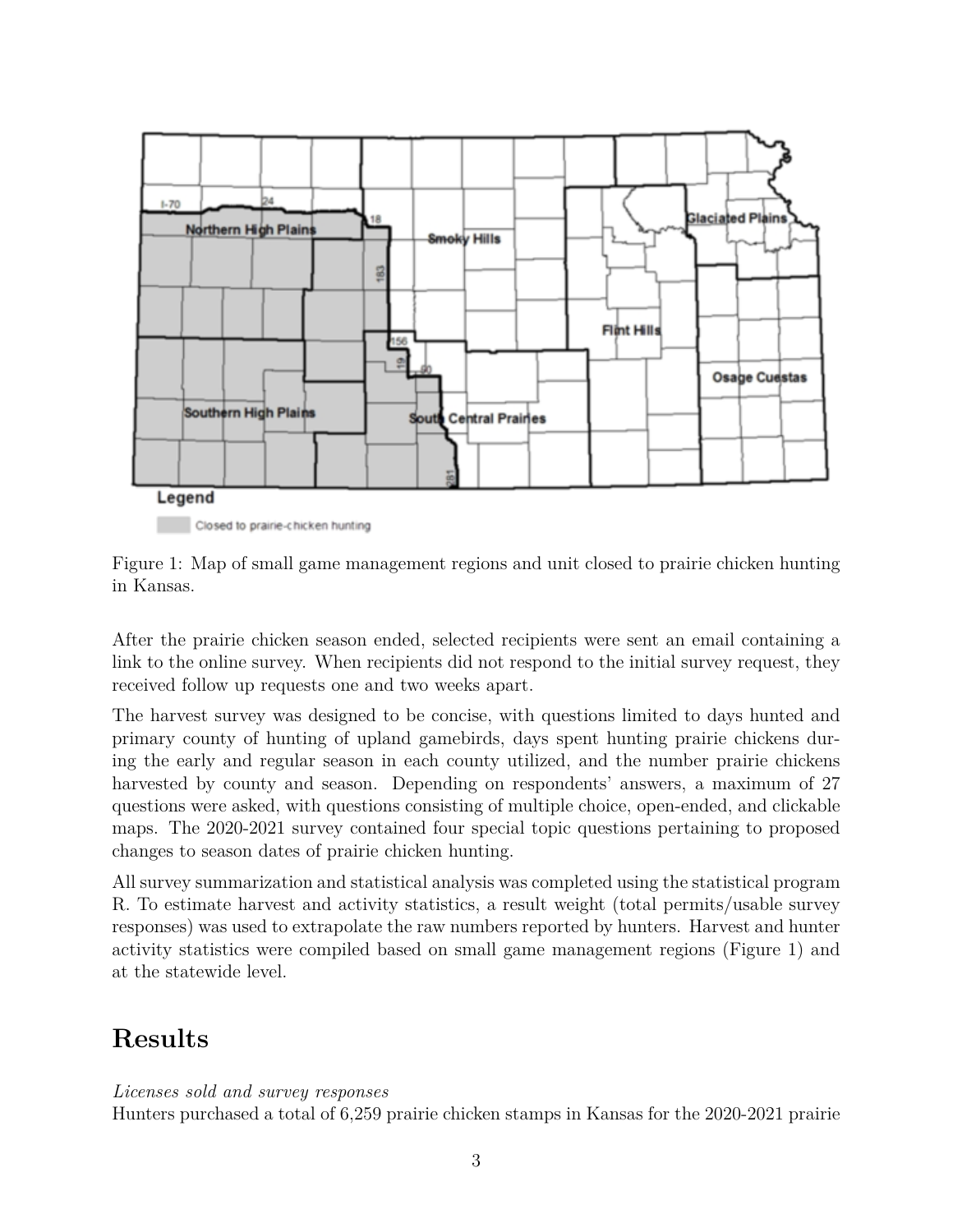chicken season, of which 33.68% (*n*=2,108) were residents of Kansas and 66.32% (*n*= 4,151) were non-residents.

A sample of 1,878 hunters (30%) purchasing the prairie chicken stamp were randomly selected to receive the Kansas Prairie Chicken Hunter Activity Survey. The Department obtained a 54.15% response rate, consisting of 1017 responses with usable data for estimation of prairie chicken harvest and hunter activity during the 2019-2020 season. Respondents took NA minutes on average to complete the survey.

Of the survey respondents, 85.74% (*n*=872) reported hunting upland game birds, excluding turkeys, and 14.26% (*n*=145) did not hunt any upland game bird during the 2020-2021 season. Of the hunters that reported hunting upland gamebirds, including prairie chicken, quail, and pheasant, 28.44% (*n*=248) specifically hunted for prairie chickens.

#### *Upland hunters numbers across Kansas*

Prairie chicken hunters used the small game management units to varying degrees (Table 1). The primary region both resident and non-resident hunters utilized was the Smoky Hills. Fifty-one percent of hunters utilized the Smoky Hills region for hunting upland gamebirds, including pheasants, quail, and prairie chicken. Although 28% of active hunters utilized the Northern High Plains, Southern High Plains, and South Central Prairies for hunting of upland gamebirds, portions of these regions are closed to prairie chicken hunting (see Figure 1).

#### *Days spent hunting upland birds*

Upland gamebird hunters reported hunting from 1 to 120 days during an open prairie chicken season and hunted an average of 7 days. Mean number of days spent hunting by active hunters was similar across management regions (Table 2).

#### *Prairie chicken hunters across Kansas*

Similar numbers of non-resident and resident hunters targeted prairie chickens (Table 3, residents: 49.19%, non-residents 50.81%). Among active hunters, Kansas residents appeared more interested in targeting prairie chickens than non-residents, with 45% of resident hunters specifically hunting prairie chickens compared to 21% of non-resident hunters. Hunters targeted prairie chickens for an average of 6 days, but resident hunters generally spent more days hunting prairie chickens than non-residents (Table 3).

#### *Hunter participation by prairie chicken season*

Of the two seasons available to hunt prairie chickens (Early, Regular), the majority of hunters targeting prairie chickens participated in the Regular season (73.39%). A smaller proportion of hunters participated in the Early season (41.13%). Although participation in the Early season was moderately high, a limited number of hunters did all of their prairie chicken hunting during the Early season (21.77%). A higher proportion of hunters targeting prairie chickens did all of their hunting during the regular season (54.03%). Additionally, hunters utilized both seasons to a limited degree (19.35%). In general, Kansas residents hunted more days during the Early and Regular seasons than non-residents (Table 4).

#### *Prairie chicken harvests across Kansas*

An estimated 966 prairie chickens were harvested statewide. Active hunters, both those specifically targeting and opportunistically harvesting prairie chickens, averaged 0.57 birds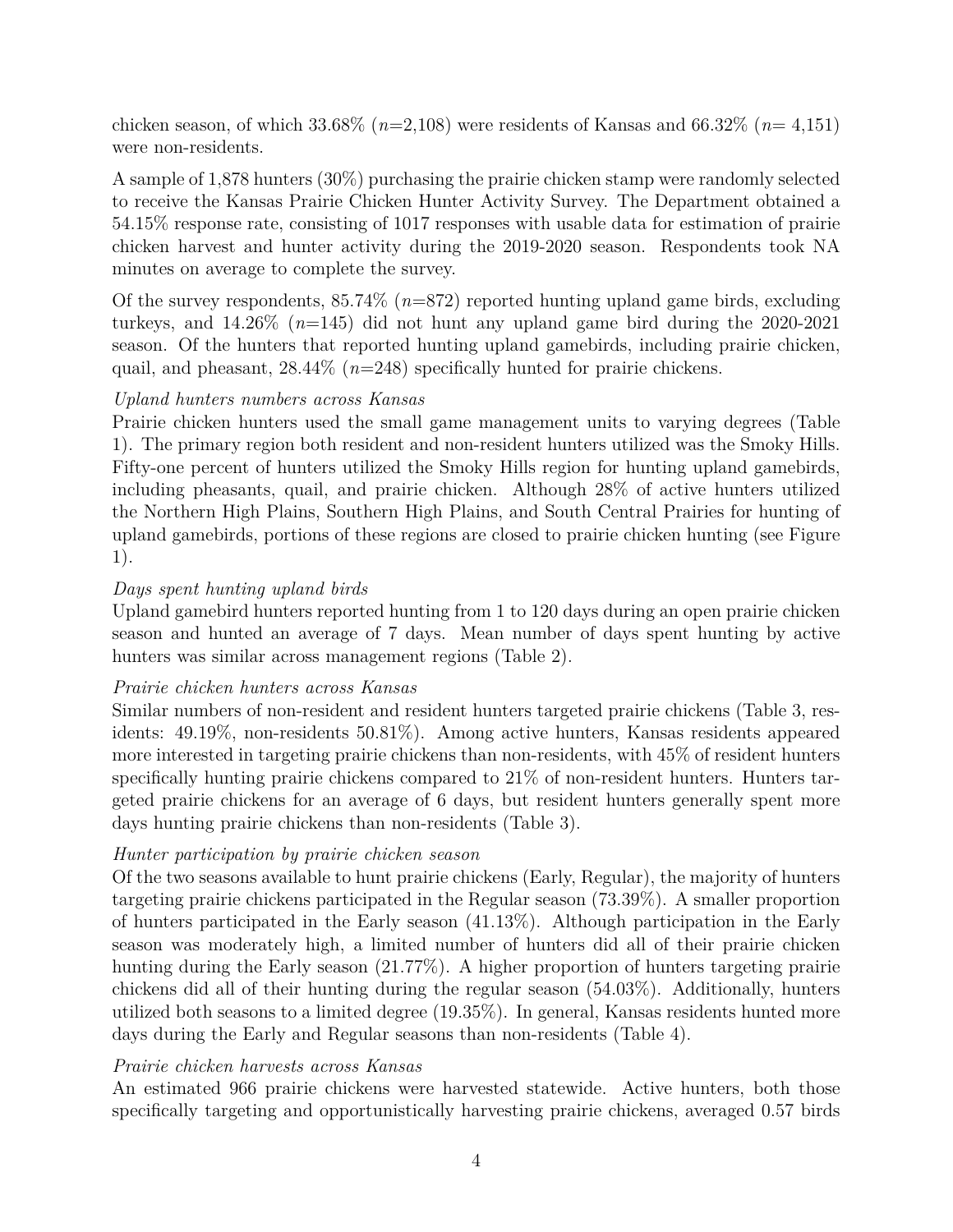and had a success rate of 32.12%. Resident hunters harvested slightly less of the total prairie chicken harvest than non-resident hunters, 44.59 versus 55.41% of total harvest, but had similar average harvests (Table 5). For estimated prairie chicken harvests by season in each county, see Table 6.

### **Special Topic: Potential Season Date Change**

Kansas Department of Wildlife, Parks and Tourism is considering changes to the open dates of the prairie chicken hunting season. Currently, the season is split between an early (September 15 - October 15) and regular (third Saturday in November - January 31) season. Rather than a split season, KDWPT is exploring the possibility of a continuous open prairie chicken season from September 15 - January 31. To determine hunters' level of support for the change, survey recipients in the 2020 Prairie Chicken Hunter Activity survey were asked their level of support for the potential change. Most hunters supported a change to a continuous prairie chicken season (Figure 2).

The majority of individuals in support of a continuous prairie chicken season indicated two primary reasons for support 1) they would either like the opportunity to harvest prairie chickens during opening weekend of pheasant and quail season, and 2) they could take advantage of more days in October and November. In contrast, the primary reason indicated for respondents' opposition of a continuous prairie chicken season was that a longer season would negatively affect the population (Figure 3). Other factors affecting a respondent's support or opposition to the proposed season change appear in Table 7 and 8.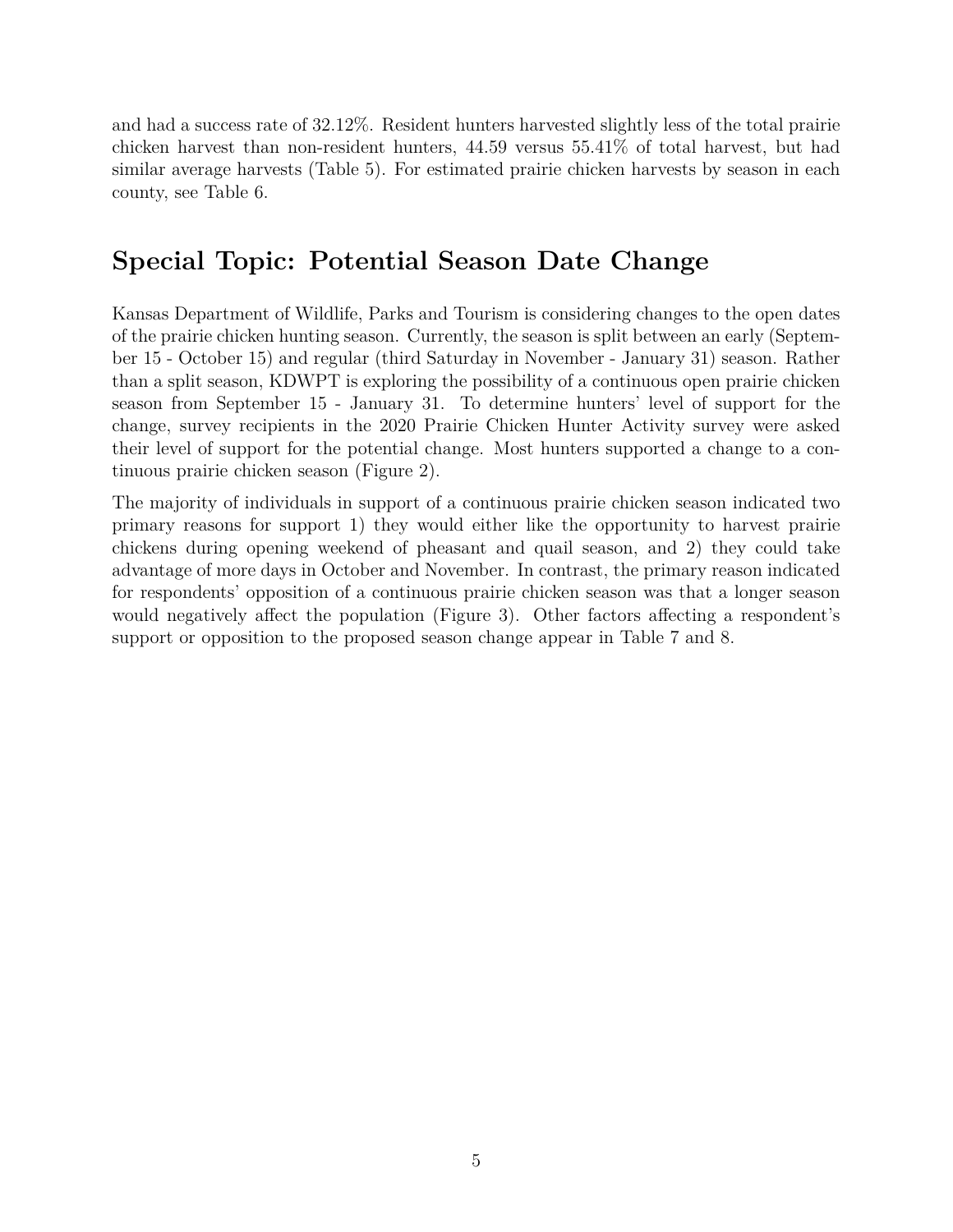| Statistic                                    | Flint Hills | Glaciated<br>Plains | Northern<br>High<br>Plains | Osage<br>Cuestas | Smoky<br>Hills | South<br>Central<br>Prairies | Southern<br>High<br>Plains | Statewide  |
|----------------------------------------------|-------------|---------------------|----------------------------|------------------|----------------|------------------------------|----------------------------|------------|
| Resident                                     |             |                     |                            |                  |                |                              |                            |            |
| $Est$ Sample Size <sup>1</sup>               | 114         | 9                   | 36                         | 18               | 131            | 17                           | 4                          | 333        |
| Active Upland Hunters <sup>1,4</sup>         | 94(82.5)    | 7(77.8)             | 30(83.3)                   | 15(83.3)         | 108(82.4)      | 14(82.4)                     | 3(75.0)                    | 274(82.3)  |
| Est Inactive Upland Hunters <sup>1,2,4</sup> | 20(17.5)    | 2(22.2)             | 6(16.7)                    | 3(16.7)          | 23(17.6)       | 3(17.6)                      | 1(25.0)                    | 59 (17.7)  |
| Specifically Pursued Chickens <sup>3,4</sup> | 54(57.4)    | 2(28.6)             | 4(13.3)                    | 6(40.0)          | 47(43.5)       | 6(42.9)                      | 1(33.3)                    | 122(44.5)  |
| Non-resident                                 |             |                     |                            |                  |                |                              |                            |            |
| $Est$ Sample Size <sup>1</sup>               | 57          | $\overline{2}$      | 154                        | 5                | 383            | 47                           | 26                         | 684        |
| Active Upland Hunters <sup>1,4</sup>         | 50(87.7)    | 2(100.0)            | 136(88.3)                  | 4(80.0)          | 337(88.0)      | 41(87.2)                     | 23(88.5)                   | 598 (87.4) |
| Est Inactive Upland Hunters <sup>1,2,4</sup> | 7(12.3)     | 0(0.0)              | 18(11.7)                   | 1(20.0)          | 46(12.0)       | 6(12.8)                      | 3(11.5)                    | 86 (12.6)  |
| Specifically Pursued Chickens <sup>3,4</sup> | 15(30.0)    | 0(0.0)              | 24(17.6)                   | 2(50.0)          | 78(23.1)       | 4(9.8)                       | 2(8.7)                     | 126(21.1)  |
| Overall                                      |             |                     |                            |                  |                |                              |                            |            |
| Est Sample Size <sup>1</sup>                 | 169         | 10                  | 191                        | 23               | 513            | 65                           | 30                         | 1017       |
| Active Upland Hunters <sup>1,4</sup>         | 146(86.4)   | 9(90.0)             | 165(86.4)                  | 20(87.0)         | 443(86.4)      | 56(86.2)                     | 26(86.7)                   | 872 (85.7) |
| Est Inactive Upland Hunters <sup>1,2,4</sup> | 23(13.6)    | 1(10.0)             | 26(13.6)                   | 3(13.0)          | 70(13.6)       | 9(13.8)                      | 4(13.3)                    | 145(14.3)  |
| Specifically Pursued Chickens <sup>3,4</sup> | 69 (47.3)   | 2(22.2)             | 28(17.0)                   | 8(40.0)          | 125(28.2)      | 10(17.9)                     | 3(11.5)                    | 248(28.4)  |

Table 1: Prairie chicken hunter activity in Kansas, 2019-2020.

 Some active hunters did not specify the primary region they hunted and are therefore only included in the satewide total. Additionally, statewideand overall totals may not equal sums of regional totals because of rounding errors.

<sup>1</sup> Because inactive hunters did not hunt in a specific region, region-specific counts are estimates using proportional methods.

<sup>2</sup> Denominator is the region sample size.

<sup>3</sup> Denominator is the number of active hunters for the region.

<sup>4</sup> Numbers in parentheses represent percentages.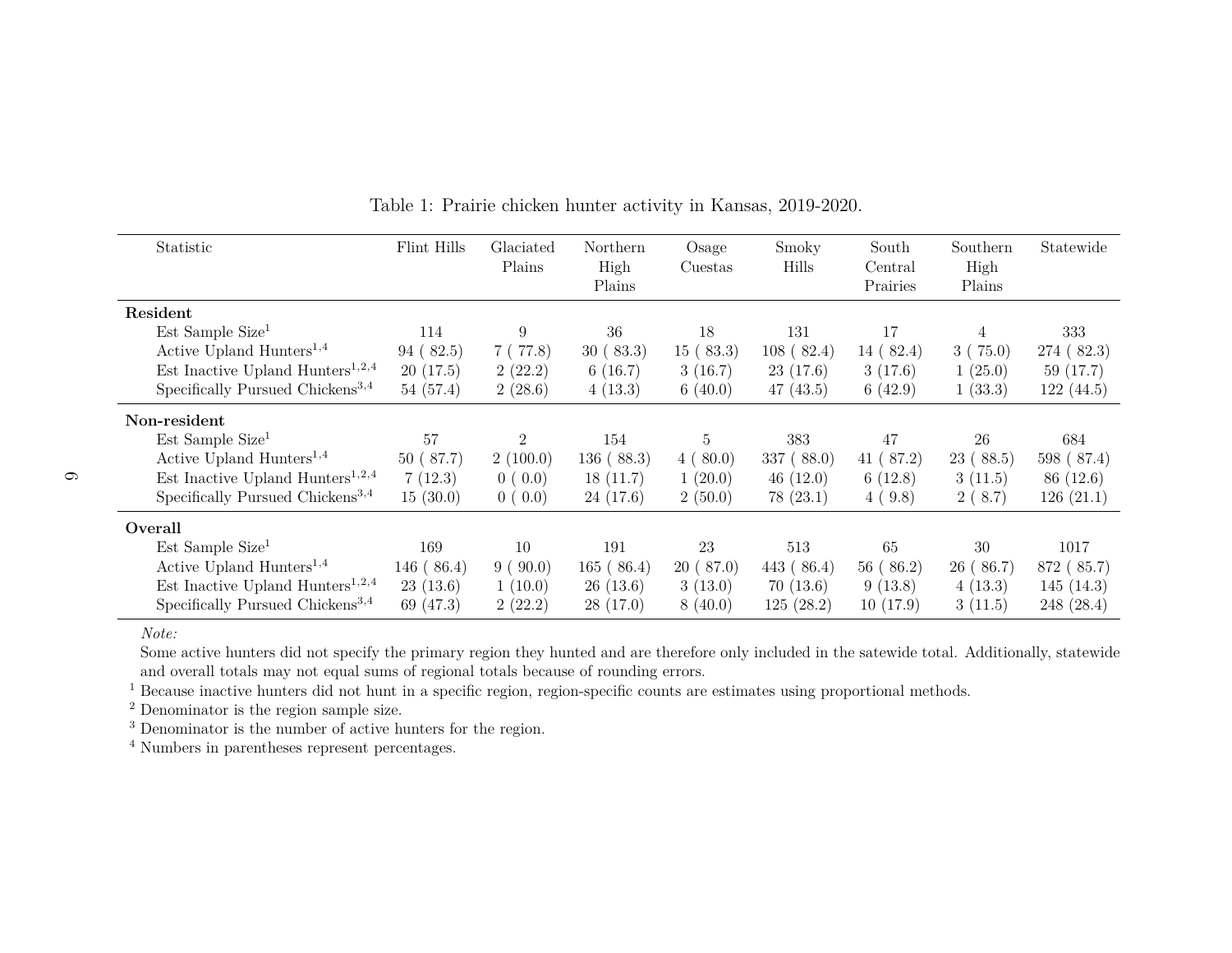| Statistic    | Flint Hills       | Glaciated      | Northern        | Osage           | Smoky          | South               | Southern       | NA             | Statewide      |
|--------------|-------------------|----------------|-----------------|-----------------|----------------|---------------------|----------------|----------------|----------------|
|              |                   | Plains         | High<br>Plains  | Cuestas         | Hills          | Central<br>Prairies | High<br>Plains |                |                |
| Resident     |                   |                |                 |                 |                |                     |                |                |                |
| Sample Size  | $\boldsymbol{92}$ | $\overline{7}$ | 29              | 15              | 105            | 14                  | 3              | $\overline{2}$ | 267            |
| Mean $(SD)$  | 8.76(9.16)        | 8.43(8.46)     | 10.38<br>(8.58) | 9.87(9.79)      | 8.96(8.74)     | 8.29(6.57)          | 2.33(2.31)     | 30.5(7.78)     | 9.13(8.92)     |
| Median       | $\overline{5}$    | 6              | 8               | 8               | 6              | 8                   | 1              | 30.5           | 6              |
| Min, Max     | 1, 50             | 1, 26          | 1, 34           | 1, 32           | 1, 34          | 1, 20               | 1, 5           | 25, 36         | 1, 50          |
| 95% CI       | 6.86, 10.66       | 0.61, 16.25    | 7.12, 13.64     | 4.45, 15.29     | 7.27, 10.65    | 4.5, 12.08          | $-3.41, 8.07$  | $-39.4,$       | 8.06, 10.2     |
|              |                   |                |                 |                 |                |                     |                | 100.4          |                |
| Non-resident |                   |                |                 |                 |                |                     |                |                |                |
| Sample Size  | 47                | $\overline{2}$ | 128             | $\overline{4}$  | 317            | 39                  | 22             | $\overline{2}$ | 561            |
| Mean $(SD)$  | 7.13              | 12.5(0.71)     | 5.74(4.66)      | 3.75(1.26)      | 4.98(4.03)     | 4.74(3.33)          | 9(20.83)       | 12.5           | 5.52(7.57)     |
|              | (17.36)           |                |                 |                 |                |                     |                | (10.61)        |                |
| Median       | 3                 | 12.5           | $\overline{4}$  | $\overline{4}$  | $\overline{4}$ | $\overline{4}$      | 3              | 12.5           | $\overline{4}$ |
| Min, Max     | 1, 120            | 12, 13         | 1, 25           | 2, 5            | 1, 30          | 1, 15               | 1, 100         | 5, 20          | 1, 120         |
| 95% CI       | 2.03, 12.23       | 6.12, 18.88    | 4.92, 6.56      | 1.75, 5.75      | 4.53, 5.43     | 3.66, 5.82          | $-0.24,$       | $-82.83,$      | 4.89, 6.15     |
|              |                   |                |                 |                 |                |                     | 18.24          | 107.83         |                |
| Overall      |                   |                |                 |                 |                |                     |                |                |                |
| Sample Size  | 139               | 9              | 157             | 19              | 422            | 53                  | 25             | 4              | 828            |
| Mean $(SD)$  | 8.21(12.5)        | 9.33(7.55)     | 6.6 $(5.84)$    | 8.58(9.02)      | 5.97(5.83)     | 5.68(4.62)          | 8.2(19.62)     | $21.5\,$       | 6.69 $(8.2)$   |
|              |                   |                |                 |                 |                |                     |                | (12.87)        |                |
| Median       | $5\phantom{.0}$   | 6              | $\bf 5$         | $5\overline{)}$ | $\overline{4}$ | $\overline{4}$      | 3              | 22.5           | $\overline{4}$ |
| Min, Max     | 1, 120            | 1, 26          | 1, 34           | 1, 32           | 1, 34          | 1, 20               | 1, 100         | 5, 36          | 1, 120         |
| 95% CI       | 6.11, 10.31       | 3.53, 15.13    | 5.68, 7.52      | 4.23, 12.93     | 5.41, 6.53     | 4.41, 6.95          | 0.1, 16.3      | 1.02, 41.98    | 6.13, 7.25     |

Table 2: Average number of days hunted by upland gamebird hunters within small game management units, 2020-2021.

 Although hunters may have hunted gamebirds in multiple units, total days hunted by individual hunters only appear in the primary region of use, regardless of whether all hunting occured in that region. Additionallly, some active hunters might not have specified the primary region they hunted or the number of days hunted during an open prairie chicken seasons and therefore are not included in table. Thussample size may differ from that reported in Table 1.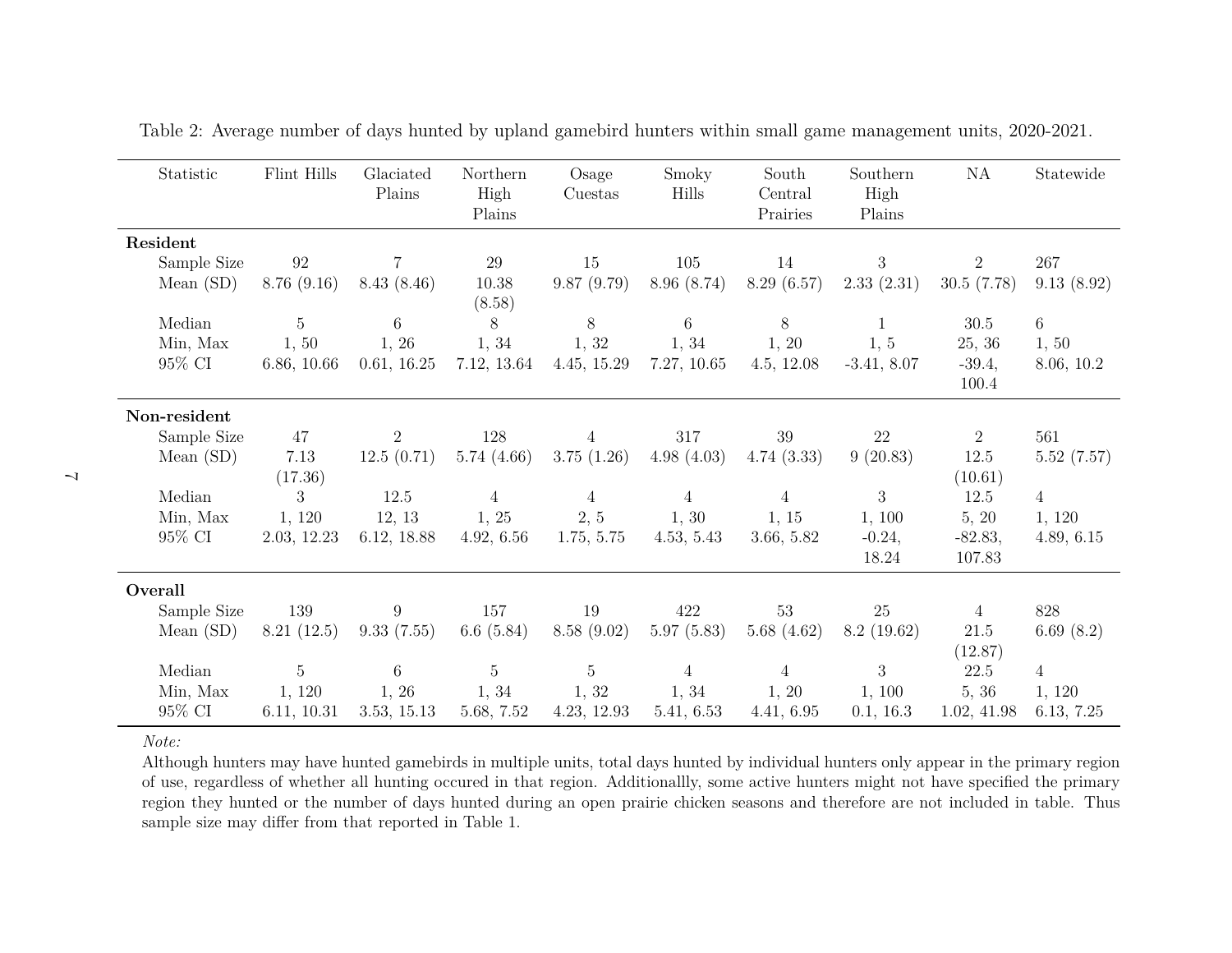| Statistic                | Flint Hills    | Glaciated<br>Plains | Northern<br>High Plains | Osage<br>Cuestas | Smoky Hills | South Central<br>Prairies   | NA     | Statewide   |
|--------------------------|----------------|---------------------|-------------------------|------------------|-------------|-----------------------------|--------|-------------|
| Resident                 |                |                     |                         |                  |             |                             |        |             |
| <b>Survey Responses</b>  | 65             | ΝA                  | 6                       | 2                | 52          | $\overline{2}$              |        | 113         |
| <b>Estimated Hunters</b> | 400            | ΝA                  | 37                      | 12               | 320         | 12                          | 6      | 695         |
| Avg Days Hunted (SD)     | 6.52(13.01)    | ΝA                  | 2.33(1.37)              | 2.5(0.71)        | 7.35(9.34)  | 1(0)                        | 5(NA)  | 7.36(11.81) |
| 95% CI                   | 3.3, 9.74      | NA                  | 0.89, 3.77              | $-3.88, 8.88$    | 4.75, 9.95  | 1, 1                        | NA, NA | 5.16, 9.56  |
| Non-resident             |                |                     |                         |                  |             |                             |        |             |
| <b>Survey Responses</b>  | 21             | $\overline{2}$      | 22                      | 3                | 87          | $\mathcal{D}_{\mathcal{L}}$ | NA     | 123         |
| <b>Estimated Hunters</b> | 129            | 12                  | 135                     | 18               | 535         | 12                          | NA     | 757         |
| Avg Days Hunted (SD)     | 8(21.64)       | 1.5(0.71)           | 5.41(5.49)              | 2.33(1.53)       | 4.18(5.15)  | 2.5(0.71)                   | NA     | 5.41(10.3)  |
| 95% CI                   | $-1.85, 17.85$ | $-4.88, 7.88$       | 2.98, 7.84              | $-1.47, 6.13$    | 3.08, 5.28  | $-3.88, 8.88$               | NA     | 3.57, 7.25  |
| Overall                  |                |                     |                         |                  |             |                             |        |             |
| <b>Survey Responses</b>  | 86             | $\overline{2}$      | 28                      | $\overline{5}$   | 139         |                             |        | 236         |
| <b>Estimated Hunters</b> | 529            | 12                  | 172                     | 31               | 855         | 25                          | 6      | 1452        |
| Avg Days Hunted (SD)     | 6.88(15.43)    | 1.5(0.71)           | 4.75(5.05)              | 2.4(1.14)        | 5.37(7.15)  | 1.75(0.96)                  | 5 (NA) | 6.35(11.07) |
| 95% CI                   | 3.57, 10.19    | $-4.88, 7.88$       | 2.79, 6.71              | 0.98, 3.82       | 4.17, 6.57  | 0.22, 3.28                  | NA, NA | 4.93, 7.77  |

Table 3: Number of active hunters targeting prairie chickens and average number of days hunted within small game managementunits by residency status, 2020-2021.

*Note:*

 Some hunters might have utilized multiple small game management units while pursuing prairie chickens. Hunters counted in each management unit utilized,however hunters included only once in statewide totals. Thus, statewide totals may not be equivalent to that across management units.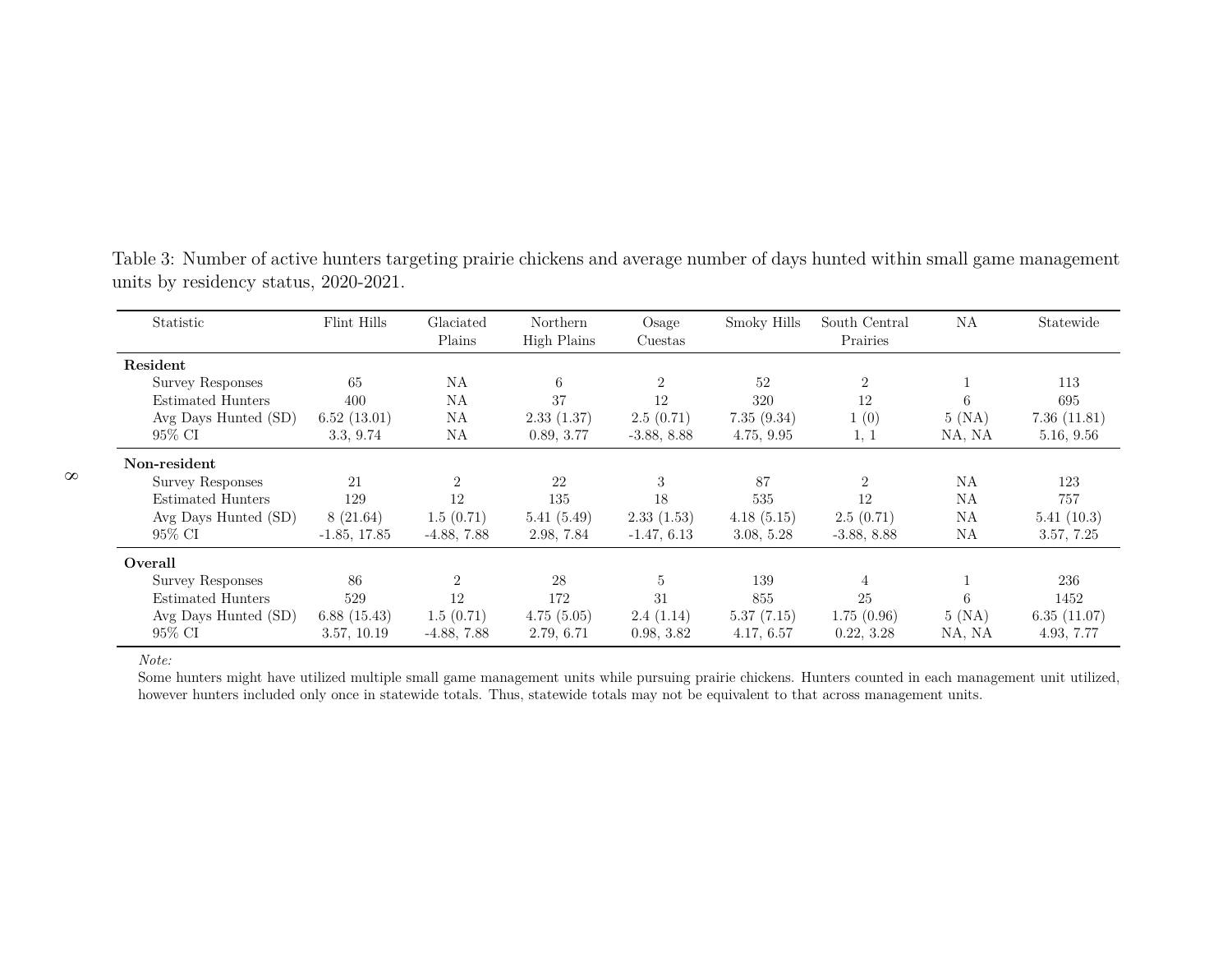|                | Statistic                                   | Flint Hills                 | Glaciated<br>Plains      | Northern High<br>Plains | Osage Cuestas              | Smoky Hills              | South Central<br>Prairies | Statewide                  |
|----------------|---------------------------------------------|-----------------------------|--------------------------|-------------------------|----------------------------|--------------------------|---------------------------|----------------------------|
| Early          |                                             |                             |                          |                         |                            |                          |                           |                            |
| Resident       |                                             |                             |                          |                         |                            |                          |                           |                            |
|                | Sampled Hunters $(\%)$                      | 40(3.9)                     | <b>NA</b>                | 1(0.1)                  | 0(0.0)                     | 36(3.5)                  | 1(0.1)                    | 73(7.2)                    |
|                | Est Total Hunters                           | 246                         | NA                       | 6                       | $\Omega$                   | 222                      | 6                         | 449                        |
|                | Avg Days Hunted (SD)                        | 2.45(1.65)                  | <b>NA</b>                | $1(-)$                  | $-(-)$                     | 3.31(3.14)               | $1(-)$                    | 3.05(2.6)                  |
|                | 95% CI                                      | 1.92, 2.98                  | NA                       | NA, NA                  | $-$ , NA                   | 2.25, 4.37               | NA, NA                    | 2.44, 3.66                 |
|                | Est Days Hunted                             | 603                         | NA                       | 6                       | $\theta$                   | 732                      | 6                         | 1372                       |
| $Non-resident$ |                                             |                             |                          |                         |                            |                          |                           |                            |
|                | Sampled Hunters $(\%)$<br>Est Total Hunters | 8(0.8)<br>$49\,$            | 0(0.0)<br>$\overline{0}$ | 5(0.5)<br>$31\,$        | 0(0.0)<br>$\overline{0}$   | 17(1.7)<br>105           | 0(0.0)<br>$\Omega$        | 29(2.9)<br>178             |
|                | Avg Days Hunted (SD)                        | 6.88(9.42)                  | $-(-)$                   | 2.8(1.92)               | $-(-)$                     | 4.41(4.93)               | $-(-)$                    | 4.97(6.19)                 |
|                | 95% CI                                      | $-1, 14.76$                 | $-$ , NA                 | 0.42, 5.18              | $-$ , NA                   | 1.88, 6.94               | $-$ , NA                  | 2.62, 7.32                 |
|                | Est Days Hunted                             | 338                         | $\overline{0}$           | 86                      | $\Omega$                   | 462                      | $\overline{0}$            | 886                        |
| Overall        |                                             |                             |                          |                         |                            |                          |                           |                            |
|                | Sampled Hunters $(\%)$                      | 48(4.7)                     | 0(0.0)                   | 6(0.6)                  | 0(0.0)                     | 53(5.2)                  | 1(0.1)                    | 102(10.0)                  |
|                | Est Total Hunters                           | 295                         | $\overline{0}$           | 37                      | $\overline{0}$             | 326                      | 6                         | 628                        |
|                | Avg Days Hunted (SD)                        | 3.19(4.27)                  | $-(-)$                   | 2.5(1.87)               | $-(-)$                     | 3.66(3.79)               | $1(-)$                    | 3.6(4.03)                  |
|                | 95% CI                                      | 1.95, 4.43                  | $-$ , NA                 | 0.54, 4.46              | $-$ , NA                   | 2.62, 4.7                | NA, NA                    | 2.81, 4.39                 |
|                | Est Days Hunted                             | 942                         | $\overline{0}$           | 92                      | $\theta$                   | 1194                     | 6                         | $2259\,$                   |
| Regular        |                                             |                             |                          |                         |                            |                          |                           |                            |
| Resident       |                                             |                             |                          |                         |                            |                          |                           |                            |
|                | Sampled Hunters $(\%)$                      | 37(3.6)                     | <b>NA</b>                | 5(0.5)                  | 2(0.2)                     | 39(3.8)                  | 1(0.1)                    | 73 (7.2)                   |
|                | Est Total Hunters                           | 228                         | NA                       | $31\,$                  | 12                         | 240                      | 6                         | 449                        |
|                | Avg Days Hunted (SD)<br>95% CI              | 8.81 (16.69)<br>3.25, 14.37 | <b>NA</b><br>NA          | 2.6(1.34)<br>0.94, 4.26 | 2.5(0.71)<br>$-3.88, 8.88$ | 6.74(8.18)<br>4.09, 9.39 | $1(-)$<br>NA, NA          | 8.34(13.26)<br>5.25, 11.43 |
|                | Est Days Hunted                             | 2006                        | NA                       | 80                      | $31\,$                     | 1619                     | 6                         | 3748                       |
| $Non-resident$ |                                             |                             |                          |                         |                            |                          |                           |                            |
|                | Sampled Hunters $(\%)$                      | 18(1.8)                     | 2(0.2)                   | 20(2.0)                 | 3(0.3)                     | 76(7.5)                  | 2(0.2)                    | 109(10.7)                  |
|                | Est Total Hunters                           | 111                         | 12                       | 123                     | 18                         | 468                      | 12                        | 671                        |
|                | Avg Days Hunted (SD)                        | 6.28(16.47)                 | 1.5(0.71)                | 5.25(5.11)              | 2.33(1.53)                 | 3.8(3.52)                | 2.5(0.71)                 | 4.79(7.83)                 |
|                | 95% CI                                      | $-1.91, 14.47$              | $-4.88, 7.88$            | 2.86, 7.64              | $-1.47, 6.13$              | 3, 4.6                   | $-3.88, 8.88$             | 3.3, 6.28                  |
|                | Est Days Hunted                             | 695                         | 18                       | 646                     | 43                         | 1779                     | 31                        | 3213                       |
| Overall        |                                             |                             |                          |                         |                            |                          |                           |                            |
|                | Sampled Hunters $(\%)$                      | 55(5.4)                     | 2(0.2)                   | 25(2.5)                 | 5(0.5)                     | 115(11.3)                | 3(0.3)                    | 182(17.9)                  |
|                | Est Total Hunters                           | 338                         | 12                       | 154                     | 31                         | 708                      | 18                        | 1120                       |
|                | Avg Days Hunted (SD)                        | 7.98(16.51)                 | 1.5(0.71)                | 4.72(4.7)               | 2.4(1.14)                  | 4.8(5.69)                | 2(1)                      | 6.21(10.47)                |
|                | 95% CI<br>Est Days Hunted                   | 3.52, 12.44<br>2702         | $-4.88, 7.88$<br>18      | 2.78, 6.66<br>726       | 0.98, 3.82<br>74           | 3.75, 5.85<br>3397       | $-0.48, 4.48$<br>37       | 4.68, 7.74<br>6961         |
|                |                                             |                             |                          |                         |                            |                          |                           |                            |

Table 4: Number of active upland gamebird hunters targeting prairie chicken in the early and regular prairie chicken seasons.

*Note:*

 Some hunters might have utilized multiple small game management units while pursuing prairie chickens or hunted during one or both seasons. Hunters counted in each season utilized. Hunters counted in each management unit utilized, but only included once in statewide totals. Thus, statewide totals maynot be equivalent to that across management units.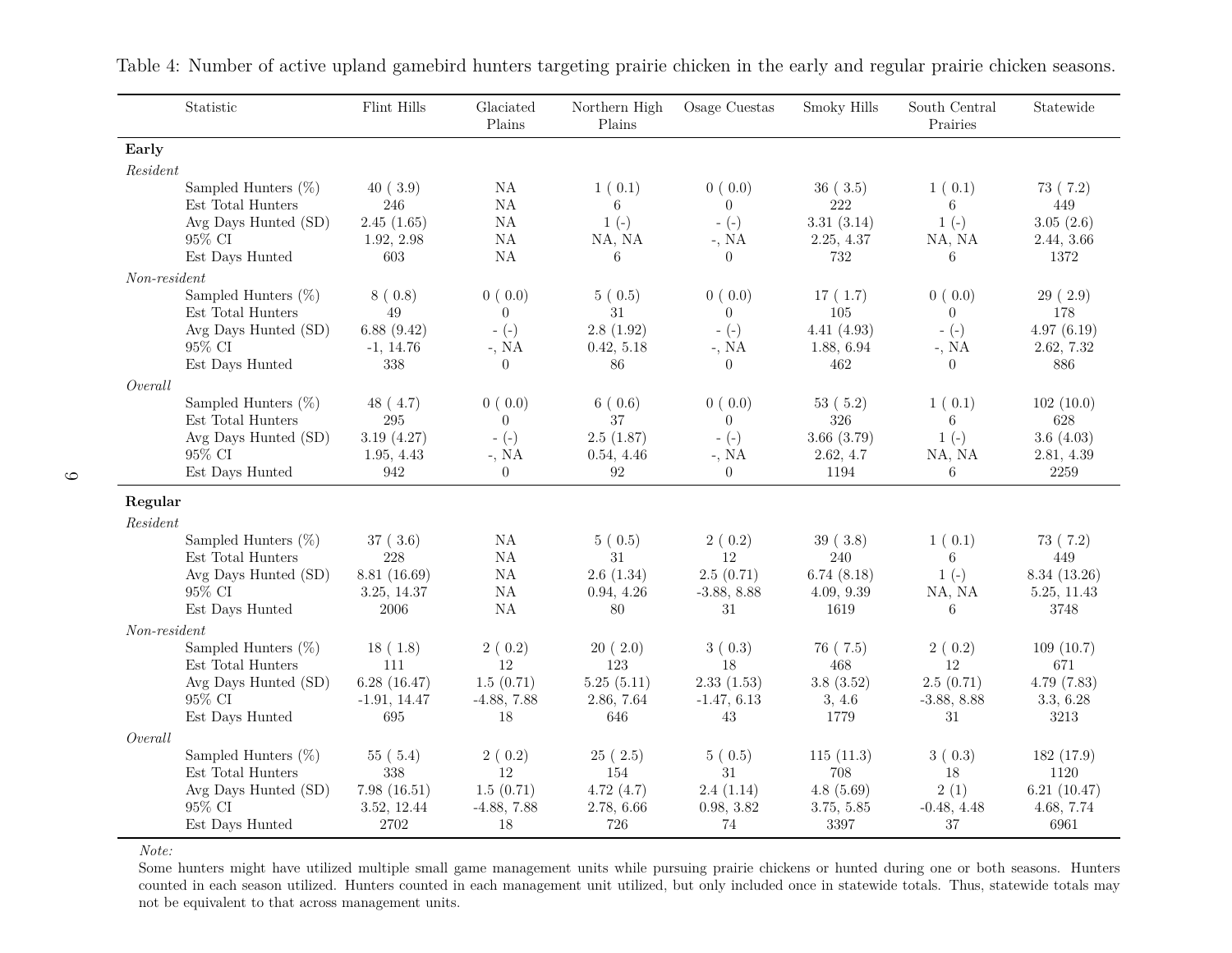| Statistic                             | Flint Hills   | Northern<br>High Plains | Osage<br>Cuestas | Smoky Hills | Statewide  |
|---------------------------------------|---------------|-------------------------|------------------|-------------|------------|
| Resident                              |               |                         |                  |             |            |
| Total Harvest $(\%)^1$                | 34(21.7)      | 3(1.9)                  | 1(0.6)           | 31(19.7)    | 70(44.6)   |
| Avg Harvest $(SD)$                    | 1.62(0.8)     | 1.5(0.71)               | $1(-)$           | 1.72(1.13)  | 0.56(1)    |
| 95\% CI                               | 1.26, 1.98    | $-4.88, 7.88$           | NA, NA           | 1.14, 2.3   | 0.24, 0.88 |
| $Est$ Harvest <sup>2</sup>            | 209           | 18                      | 6                | 191         | 431        |
| Est Successful Hunters <sup>2,3</sup> | 129           | 12                      | 6                | 105         | 240        |
| Non-resident                          |               |                         |                  |             |            |
| Total Harvest $(\%)^1$                | 3(1.9)        | 25(15.9)                | 1(0.6)           | 57(36.3)    | 87 (55.4)  |
| Avg Harvest $(SD)$                    | 0.75(0.5)     | 2.5(3.06)               | $1(-)$           | 1.58(1.57)  | 0.58(1.39) |
| 95\% CI                               | $-0.49, 1.99$ | 0.31, 4.69              | NA, NA           | 1.05, 2.11  | 0.18, 0.98 |
| $Est$ Harvest <sup>2</sup>            | 18            | 154                     | 6                | 351         | 535        |
| Est Successful Hunters <sup>2,3</sup> | 18            | 62                      | 6                | 222         | 302        |
| Overall                               |               |                         |                  |             |            |
| Total Harvest $(\%)^1$                | 37(23.6)      | 28 (17.8)               | 2(1.3)           | 88 (56.1)   | 157(100)   |
| Avg Harvest $(SD)$                    | 1.48(0.82)    | 2.33(2.81)              | 1(0)             | 1.63(1.43)  | 0.57(1.23) |
| 95\% CI                               | 1.13, 1.83    | 0.54, 4.12              | 1, 1             | 1.24, 2.02  | 0.31, 0.83 |
| $Est$ Harvest <sup>2</sup>            | 228           | 172                     | 12               | 542         | 966        |
| Est Successful Hunters <sup>2,3</sup> | 148           | 74                      | 12               | 326         | 542        |

Table 5: Number of prairie chickens harvest by active hunters within the small game management units by residency status.

When small game management unit for harvest was unknown, harvest only included in statewide total.

<sup>1</sup> Proportion calcuated using overall statewide harvests.

<sup>2</sup> Estimates calculated using a result weight (number of permits purchased divided by usable survey responses).

<sup>3</sup> Successful hunters were those that harvested at least 1 prairie chicken during an open season.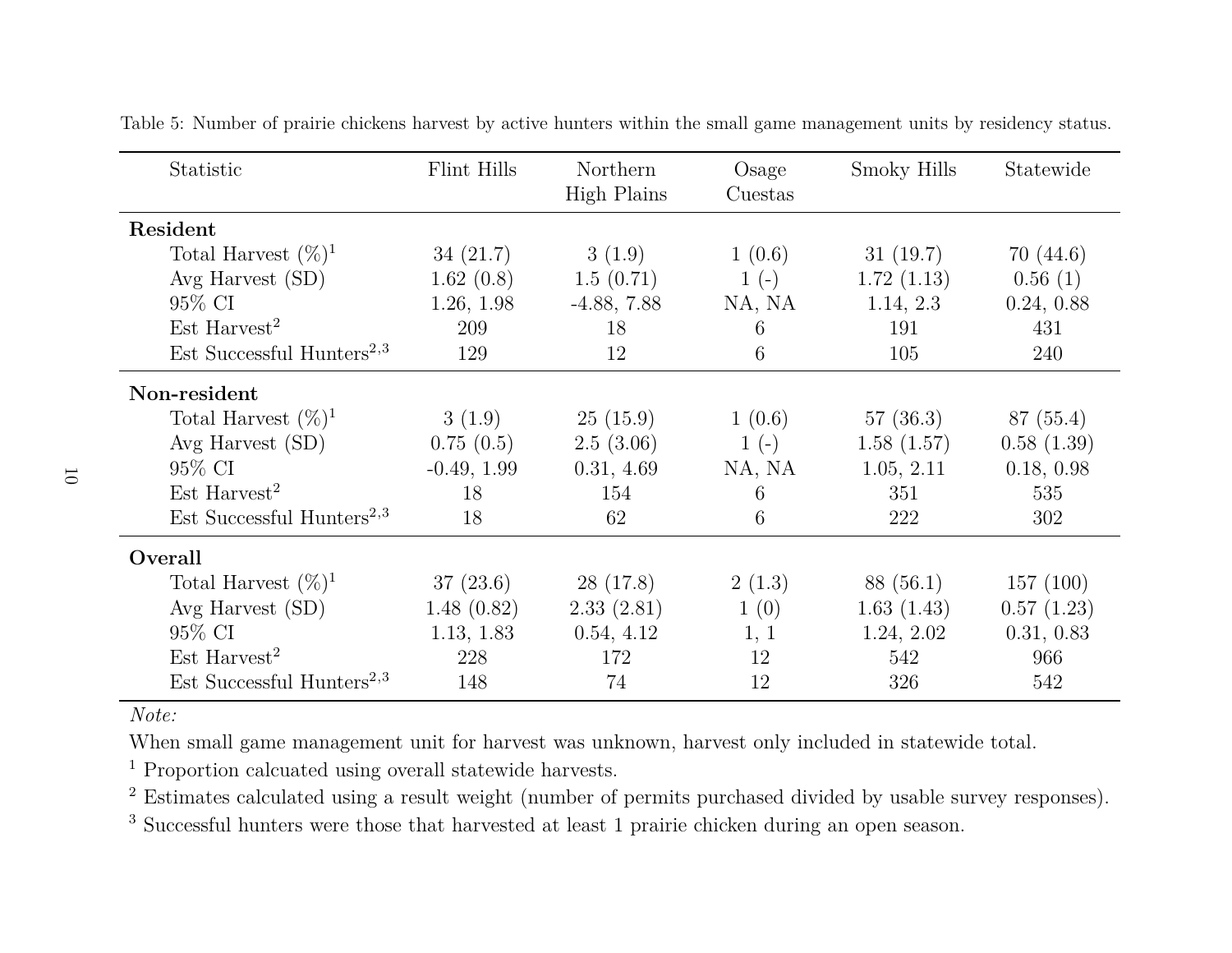|               |                      | Early Season                |                      | Regular Season       |                             |                      |  |
|---------------|----------------------|-----------------------------|----------------------|----------------------|-----------------------------|----------------------|--|
| County        | Estimated<br>Hunters | Estimated<br>Days<br>Hunted | Estimated<br>Harvest | Estimated<br>Hunters | Estimated<br>Days<br>Hunted | Estimated<br>Harvest |  |
| <b>Barton</b> | 12                   | 18                          | $\overline{0}$       | 43                   | 172                         | 12                   |  |
| <b>Butler</b> | 37                   | 86                          | 18                   | 62                   | 425                         | 12                   |  |
| Chase         | 68                   | 123                         | 12                   | 43                   | 117                         | $\,6\,$              |  |
| Chautauqua    | $\boldsymbol{0}$     | $\theta$                    | $\boldsymbol{0}$     | $\,6\,$              | 12                          | $\boldsymbol{0}$     |  |
| Cherokee      | $\overline{0}$       | $\overline{0}$              | $\overline{0}$       | $\overline{0}$       | $\overline{0}$              | $\overline{0}$       |  |
| Cheyenne      | 12                   | 49                          | 31                   | 37                   | 123                         | 37                   |  |
| Clay          | $\sqrt{6}$           | 12                          | $\theta$             | 25                   | 222                         | $\boldsymbol{0}$     |  |
| Cloud         | 31                   | 98                          | 6                    | 55                   | 394                         | $\,6\,$              |  |
| Coffey        | $\boldsymbol{0}$     | $\boldsymbol{0}$            | $\boldsymbol{0}$     | 18                   | 49                          | $\,6$                |  |
| Decatur       | $\overline{0}$       | $\overline{0}$              | $\overline{0}$       | 12                   | 12                          | $\,$ 6 $\,$          |  |
| Dickinson     | 12                   | 25                          | $\overline{0}$       | 12                   | 98                          | $\boldsymbol{0}$     |  |
| Elk           | 12                   | 18                          | $\boldsymbol{0}$     | 18                   | 31                          | $\boldsymbol{0}$     |  |
| Ellis         | 6                    | 25                          | $\overline{0}$       | 18                   | 43                          | 12                   |  |
| Ellsworth     | 31                   | 37                          | 6                    | 68                   | 258                         | $\theta$             |  |
| Geary         | 6                    | 12                          | $\overline{0}$       | 12                   | 215                         | 12                   |  |
| Graham        | 12                   | 18                          | $\overline{0}$       | 49                   | 246                         | 37                   |  |
| Greenwood     | 25                   | 62                          | $\overline{0}$       | 31                   | 215                         | $\boldsymbol{0}$     |  |
| Harper        | $\boldsymbol{0}$     | $\theta$                    | $\overline{0}$       | $\,6\,$              | 6                           | $\overline{0}$       |  |
| Jackson       | $\overline{0}$       | $\boldsymbol{0}$            | $\overline{0}$       | 6                    | 12                          | $\boldsymbol{0}$     |  |
| Jewell        | 12                   | 37                          | $\overline{0}$       | 25                   | 117                         | 18                   |  |
| Lincoln       | 68                   | 154                         | 37                   | 74                   | 222                         | $\overline{0}$       |  |
| Lyon          | 18                   | $55\,$                      | $\theta$             | 25                   | 49                          | $\overline{0}$       |  |
| Marion        | 12                   | 18                          | $\left( \right)$     | 12                   | 55                          | $\boldsymbol{0}$     |  |
| McPherson     | $\overline{0}$       | $\theta$                    | 0                    | 12                   | 18                          | $\boldsymbol{0}$     |  |
| Mitchell      | $31\,$               | $92\,$                      | $\,6$                | $98\,$               | $252\,$                     | 18                   |  |
| Morris        | 18                   | 203                         | $\overline{0}$       | 31                   | 702                         | $\boldsymbol{0}$     |  |
| Nemaha        | $\boldsymbol{0}$     | $\boldsymbol{0}$            | $\overline{0}$       | $\,6\,$              | $6\,$                       | $\boldsymbol{0}$     |  |
| Norton        | $\boldsymbol{0}$     | $\overline{0}$              | $\overline{0}$       | 37                   | 129                         | 18                   |  |
| Osage         | $\overline{0}$       | $\overline{0}$              | $\overline{0}$       | 12                   | 18                          | $\boldsymbol{0}$     |  |
| Osborne       | 68                   | 246                         | 12                   | 166                  | 437                         | 62                   |  |
| Ottawa        | 18                   | 25                          | $\theta$             | 18                   | 80                          | $\theta$             |  |
| Pawnee        | $\overline{0}$       | $\boldsymbol{0}$            | $\boldsymbol{0}$     | $6\phantom{.}6$      | 18                          | $\,6$                |  |

Table 6: Estimated number of prairie chicken stamp buyers targetting prairie chickens in each county, the estimated effort expended by hunters, and the estimated prairie chicken harvests by prairie chicken stamp buyers targetting or oppuntistically hunting prairie chickens during the 2020-2021 early and regular season.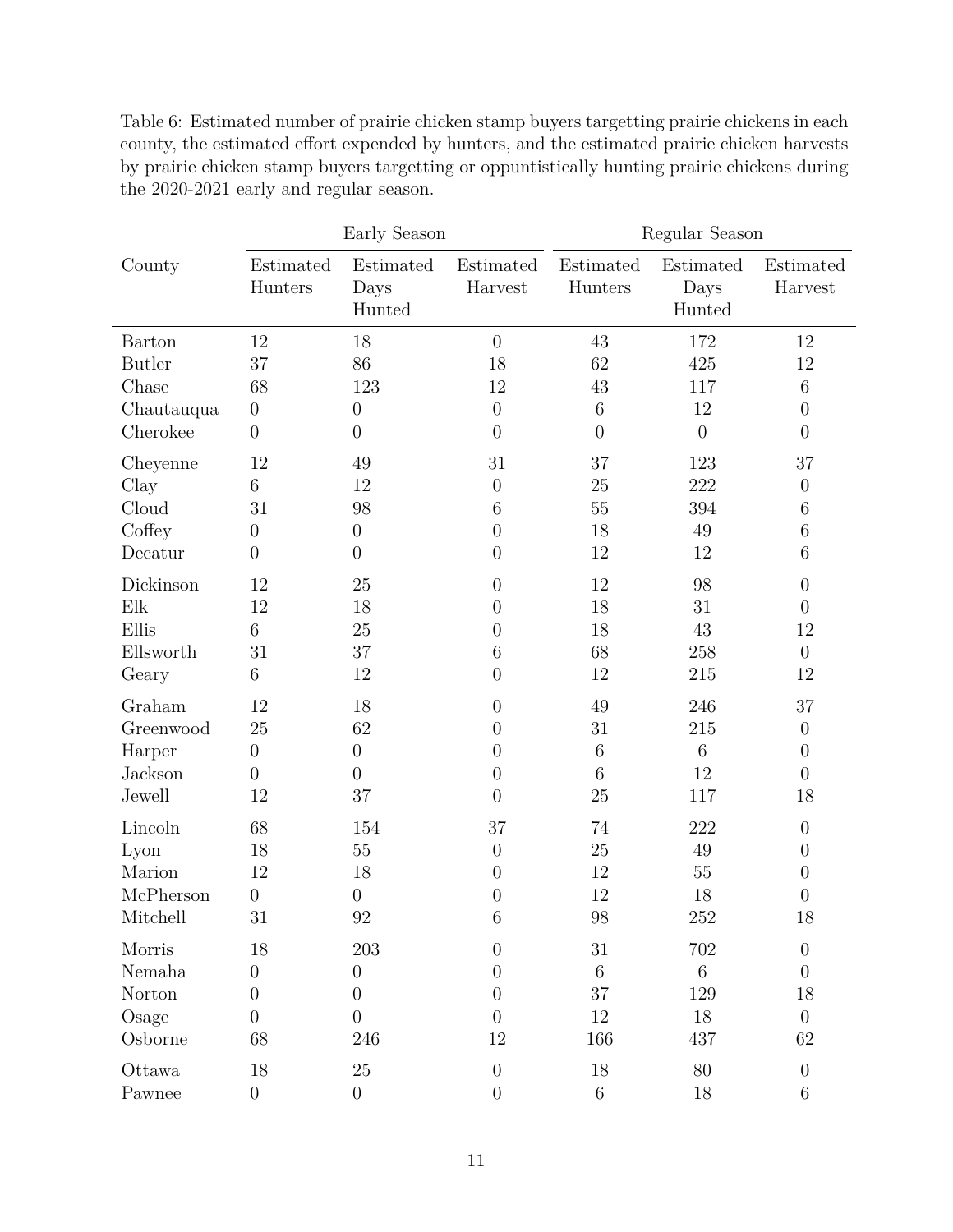| County       | Estimated<br>Hunters | Estimated<br>Days<br>Hunted | Estimated<br>Harvest | Estimated<br>Hunters | Estimated<br>Days<br>Hunted | Estimated<br>Harvest |
|--------------|----------------------|-----------------------------|----------------------|----------------------|-----------------------------|----------------------|
| Phillips     | 18                   | 74                          | $\overline{0}$       | 49                   | 252                         | 6                    |
| Pottawatomie | 25                   | 43                          | 6                    | 31                   | 123                         | 12                   |
| Rawlins      | $\overline{0}$       | $\theta$                    | $\overline{0}$       | 18                   | 43                          | $\overline{0}$       |
| Reno         | 6                    | 6                           | $\overline{0}$       | 6                    | 12                          | $\overline{0}$       |
| Republic     | $\overline{0}$       | $\overline{0}$              | $\theta$             | 6                    | 18                          | $\Omega$             |
| Riley        | 25                   | 43                          | 12                   | 25                   | 62                          | $\overline{0}$       |
| Rooks        | 12                   | 68                          | 25                   | 43                   | 105                         | 37                   |
| Russell      | 68                   | 154                         | $\theta$             | 148                  | 400                         | 55                   |
| Saline       | 18                   | 49                          | $\theta$             | 49                   | 185                         | 12                   |
| Sheridan     | 6                    | 18                          | $\overline{0}$       | 18                   | 111                         | 18                   |
| Sherman      | 6                    | 6                           | $\overline{0}$       | 12                   | 43                          | $\overline{0}$       |
| Smith        | 18                   | 105                         | $\overline{0}$       | 80                   | 332                         | $\overline{0}$       |
| Thomas       | $\overline{0}$       | $\theta$                    | $\overline{0}$       | 6                    | 18                          | $\overline{0}$       |
| Trego        | $\overline{0}$       | $\overline{0}$              | $\overline{0}$       | $\overline{0}$       | $\overline{0}$              | 12                   |
| Unknown      | $\overline{0}$       | $\overline{0}$              | $\overline{0}$       | $\theta$             | $\overline{0}$              | $\theta$             |
| Wabaunsee    | 86                   | 240                         | 31                   | 74                   | 375                         | 31                   |
| Washington   | 12                   | 12                          | 6                    | 18                   | 111                         | $\theta$             |
| Woodson      | $\overline{0}$       | $\overline{0}$              | $\overline{0}$       | 6                    | 6                           | $\Omega$             |
| <b>NA</b>    | 6                    | 25                          | $\overline{0}$       | 6                    | 6                           | $\overline{0}$       |

Table 6: Estimated number of prairie chicken stamp buyers targetting prairie chickens in each county, the estimated effort expended by hunters, and the estimated prairie chicken harvests by prairie chicken stamp buyers targetting or oppuntistically hunting prairie chickens during the 2020-2021 early and regular season. *(continued)*

Estimates calculated using a result weight (number of permits purchased divided by usable survey responses).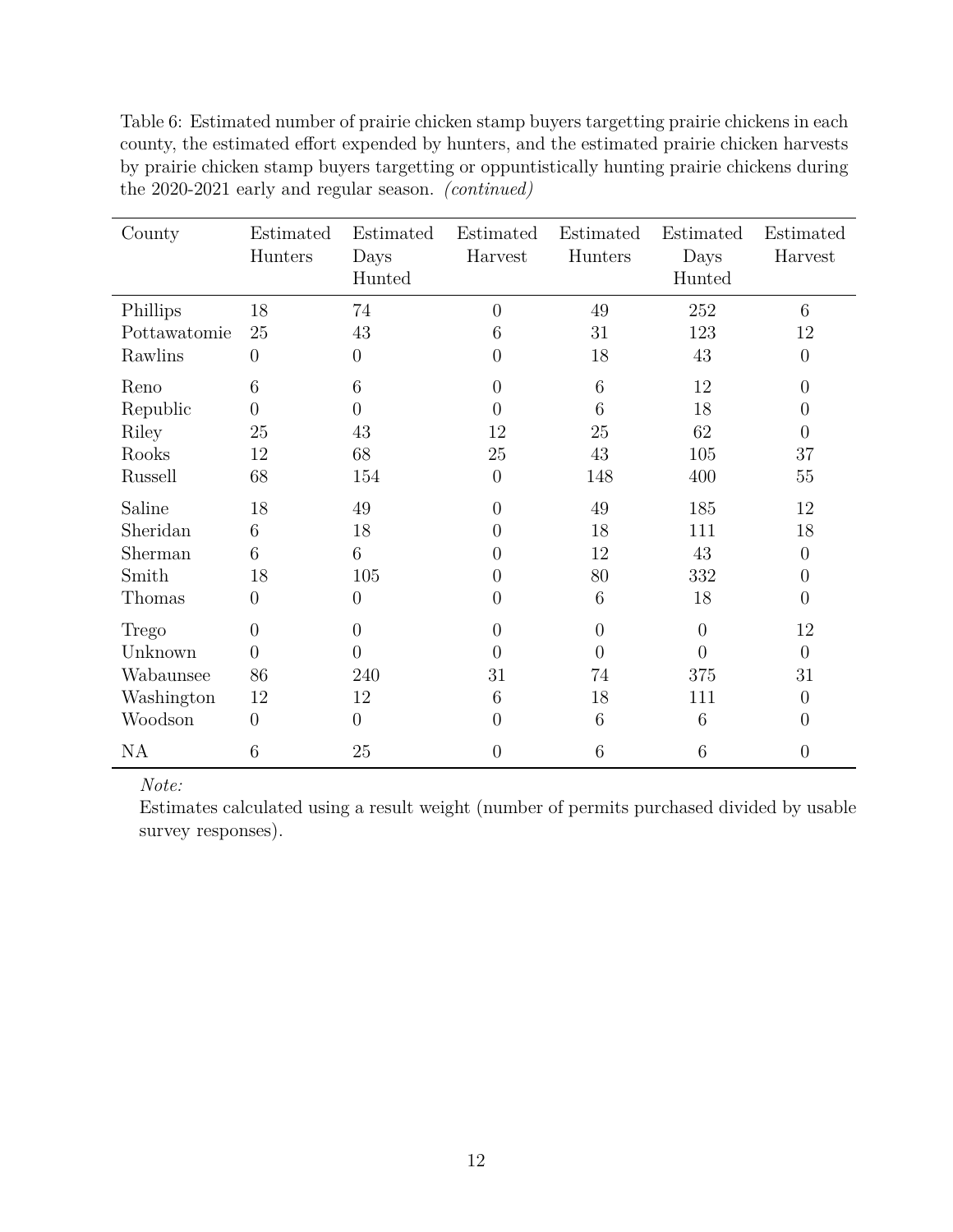

#### **Prairie Chicken Season Change Support**

Figure 2: Respondents' level of support for a continuous open prairie chicken season from September 15 - January 31.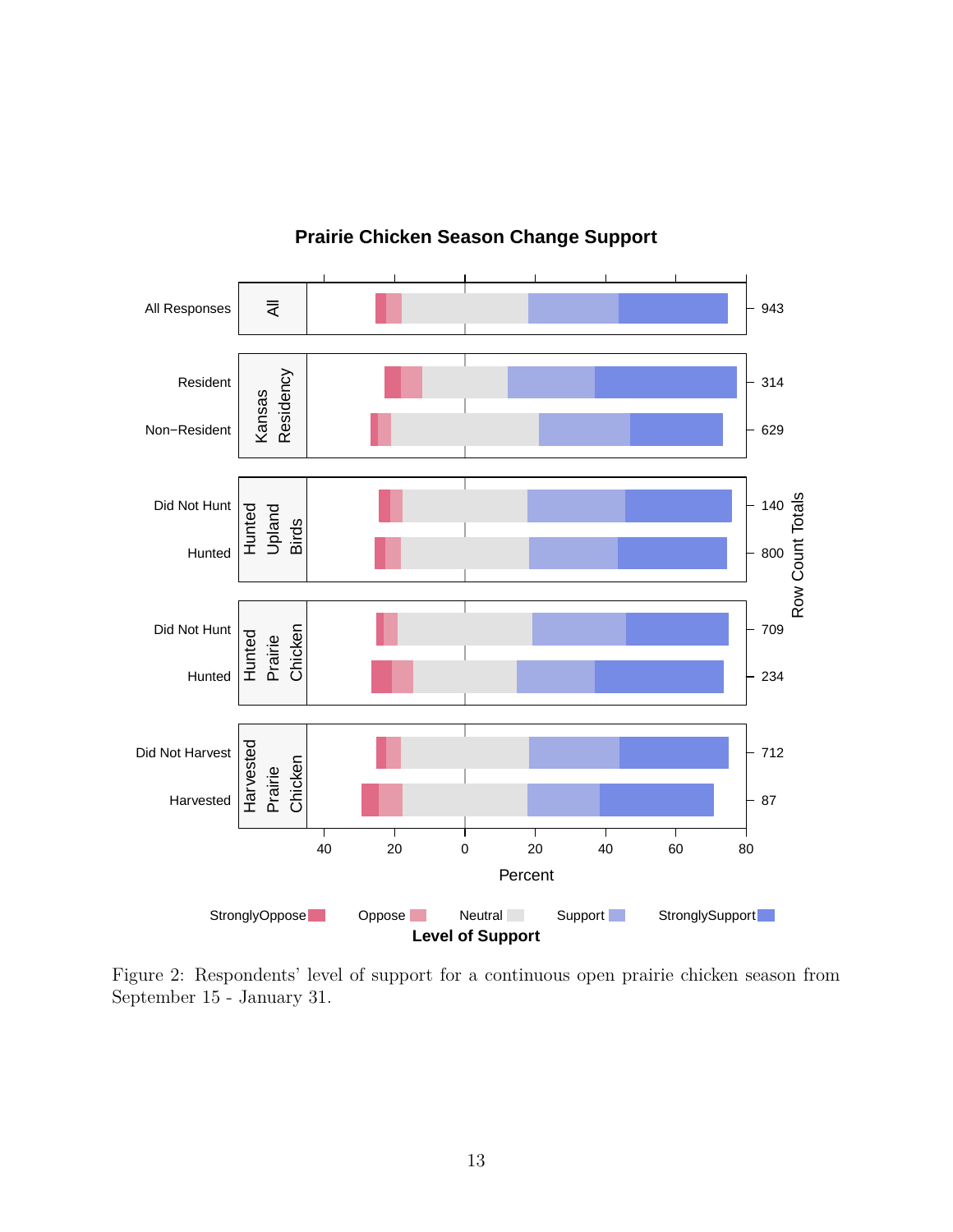

Figure 3: Indicated reasons for support or opposition of a continuous prairie chicken open season. Sample size for reasons are included inside bars.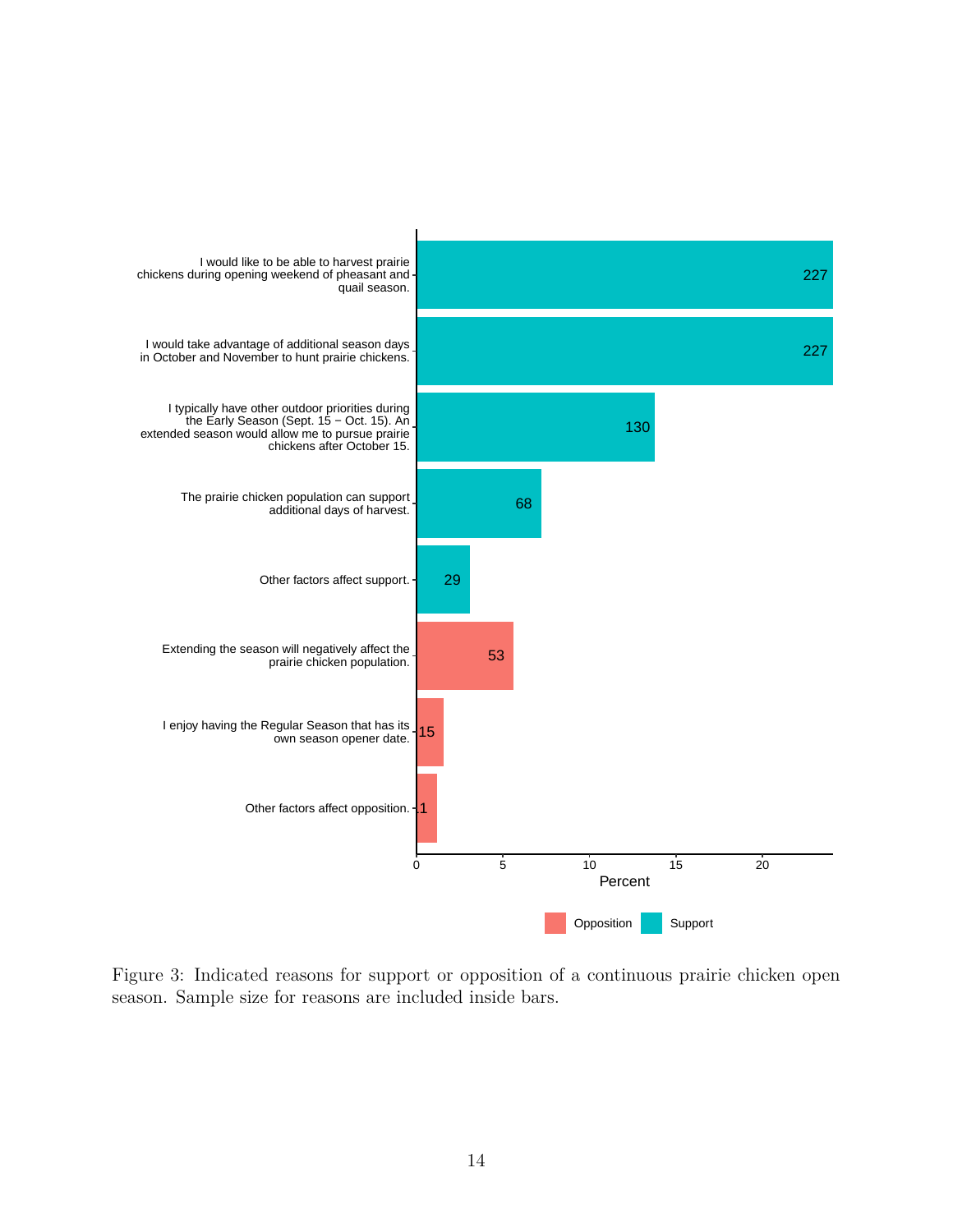Table 7: List of additional reasons affecting support of a continuous prairie chicken open season supplied by respondents.

Reason For Support

-I would only like the extension in the season if the chickens can handle it. I am afraid they are getting more and more pressure each year.

-There are so many days in early season that are too hot for dogs. The extra days between 10/15 and upland opener might provide me with some additional chances to get out in more favorable weather.

-split season really fouls things up. BUT it is better than no season at all

-If the population can sustain more hunting, I support more opportunities

-I belive the predation of game birds is for more threat than human hunting season. You can hunt for two or three days in many areas with out seeing a bird. until hawks and other birds of pray are taken notice of and dealt with, the length of season for man doesnt matter.

-I don't believe hunter harvest would impact populations

-There are so many days in early season that are too hot for dogs. The extra days between 10/15 and upland opener might provide me with some additional chances to get out in more favorable weather.

-I dont believe there is a great amount of hunting for prairie chickens only. I believe most like to have a license so if they run into or across some they can hunt them. The early season is mostly doves, ducks.

-I don't anticipate harvesting many chickens but this would simplify the regulations.

-Only in Kansas for one week - normally the week after Thanksgiving.

-Greater flexibility due to lengthy travel for me

-More opportunities for out of state hunters

-I support what science says the species can support.

-It is easier for planning hunts, knowing there is a larger window of days, rather than having to pick and choose what days to hunt

-Usually weather is too hot to run my dog in September I would be okay if it was closed for opening weekend of pheasant and quail.

-For locals it would give more opportunities to hunt prairie chickens

-NONE

-Easier game laws to follow

-I travel from out of town so if the season could be continuous I would have a better chance to harvest one, depending on when my trip can be scheduled for

-Regulation simplification

-Unsure

-it would allow greater flexibility of trip planning

-Continuous season minimizes confusion on open dates.

-If the population can support a continuous season, then it provides more harvest

opportunities and is easier for hunters to remember.

*Note:*

Reasons may contain spelling or grammatical errors, as they appear exactly how entered on survey.